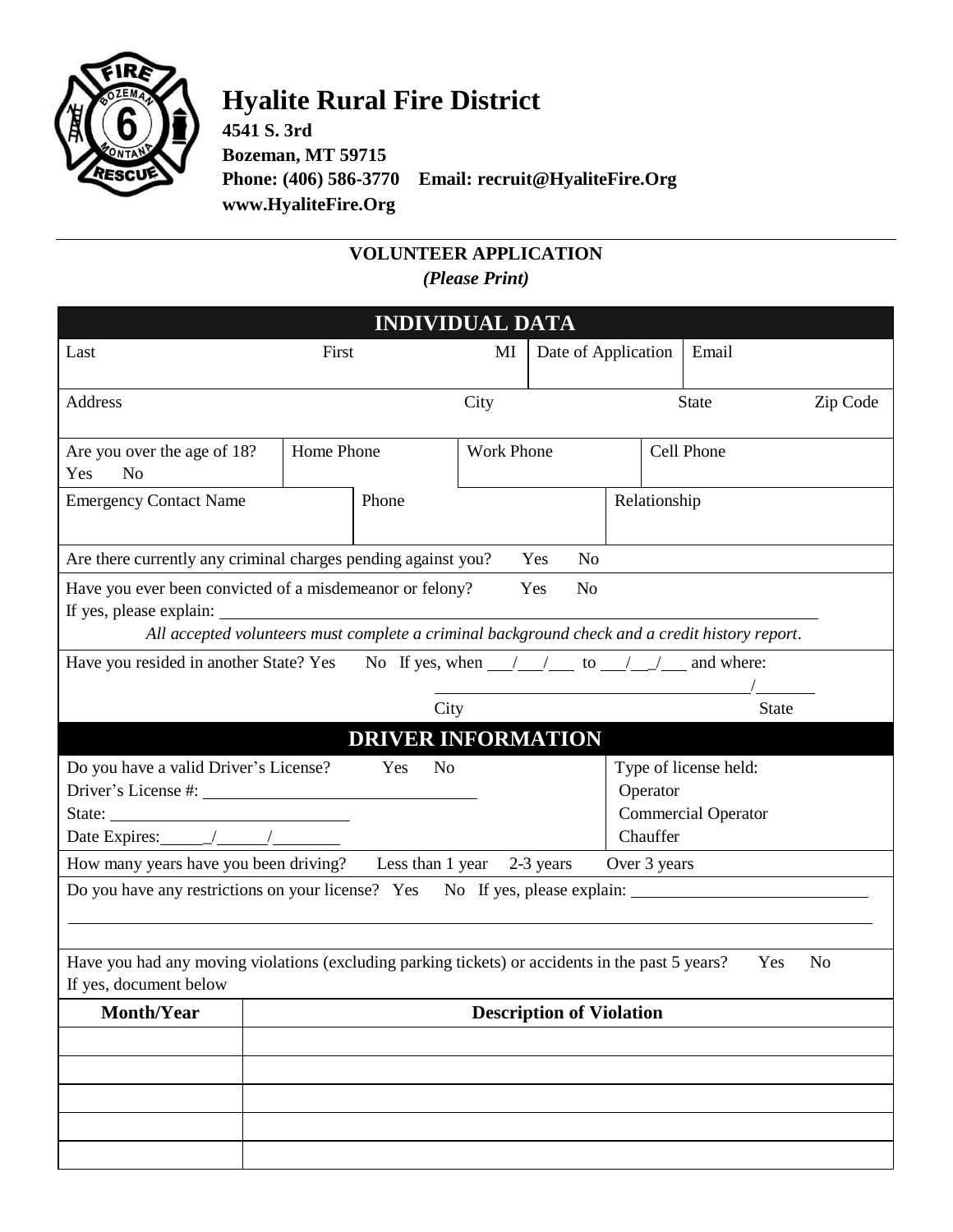## **EMPLOYMENT EXPERIENCE**

|                                                                                                                                                   |          | national origin, disabilities or other protected status.<br>ACCOUNT FOR ANY GAPS IN EMPLOYMENT. | Start with your present or last job, not to exceed the past seven years. Include any job-related military service<br>assignments and volunteer activities. You may exclude organizations which indicate race, color, religion, gender,<br>IF YOU NEED ADDITIONAL SPACE, PLEASE CONTINUE ON A SEPARATE SHEET OF PAPER |  |
|---------------------------------------------------------------------------------------------------------------------------------------------------|----------|-------------------------------------------------------------------------------------------------|----------------------------------------------------------------------------------------------------------------------------------------------------------------------------------------------------------------------------------------------------------------------------------------------------------------------|--|
|                                                                                                                                                   |          |                                                                                                 |                                                                                                                                                                                                                                                                                                                      |  |
| Employer:                                                                                                                                         |          |                                                                                                 | Dates Employed                                                                                                                                                                                                                                                                                                       |  |
| <b>Address</b>                                                                                                                                    | City     | <b>State</b>                                                                                    | Zip Code                                                                                                                                                                                                                                                                                                             |  |
| Phone Number:                                                                                                                                     |          |                                                                                                 | May we contact this employer?<br>Yes<br>N <sub>o</sub>                                                                                                                                                                                                                                                               |  |
| Your Last Job Title:                                                                                                                              |          | Supervisor:                                                                                     |                                                                                                                                                                                                                                                                                                                      |  |
| Work Performed: List the jobs you held, duties performed, skills used or learned, advancements or promotions while<br>you worked at this company. |          |                                                                                                 |                                                                                                                                                                                                                                                                                                                      |  |
| Reason for leaving: Terminated                                                                                                                    | Resigned | Other<br>Layoff                                                                                 |                                                                                                                                                                                                                                                                                                                      |  |
| Employer:                                                                                                                                         |          |                                                                                                 | Dates Employed<br>From: $\_\_\_\_\_\_\_\$ To: $\_\_\_\_\_\_\_\_\_\_\_\$                                                                                                                                                                                                                                              |  |
| Address                                                                                                                                           | City     | <b>State</b>                                                                                    | Zip Code                                                                                                                                                                                                                                                                                                             |  |
| Phone Number:                                                                                                                                     |          |                                                                                                 | May we contact this employer? Yes<br>N <sub>0</sub>                                                                                                                                                                                                                                                                  |  |
| Your Last Job Title:                                                                                                                              |          | Supervisor:                                                                                     |                                                                                                                                                                                                                                                                                                                      |  |
| Work Performed: List the jobs you held, duties performed, skills used or learned, advancements or promotions while<br>you worked at this company. |          |                                                                                                 |                                                                                                                                                                                                                                                                                                                      |  |
| Reason for leaving: Terminated                                                                                                                    | Resigned | Other<br>Layoff                                                                                 |                                                                                                                                                                                                                                                                                                                      |  |
| Employer:                                                                                                                                         |          |                                                                                                 | Dates Employed<br>To:<br>From:                                                                                                                                                                                                                                                                                       |  |
| Address                                                                                                                                           | City     | <b>State</b>                                                                                    | Zip Code                                                                                                                                                                                                                                                                                                             |  |
| Phone Number:                                                                                                                                     |          |                                                                                                 | May we contact this employer? Yes<br>No                                                                                                                                                                                                                                                                              |  |
|                                                                                                                                                   |          |                                                                                                 |                                                                                                                                                                                                                                                                                                                      |  |
| Your Last Job Title:                                                                                                                              |          | Supervisor:                                                                                     |                                                                                                                                                                                                                                                                                                                      |  |
| you worked at this company.                                                                                                                       |          |                                                                                                 | Work Performed: List the jobs you held, duties performed, skills used or learned, advancements or promotions while                                                                                                                                                                                                   |  |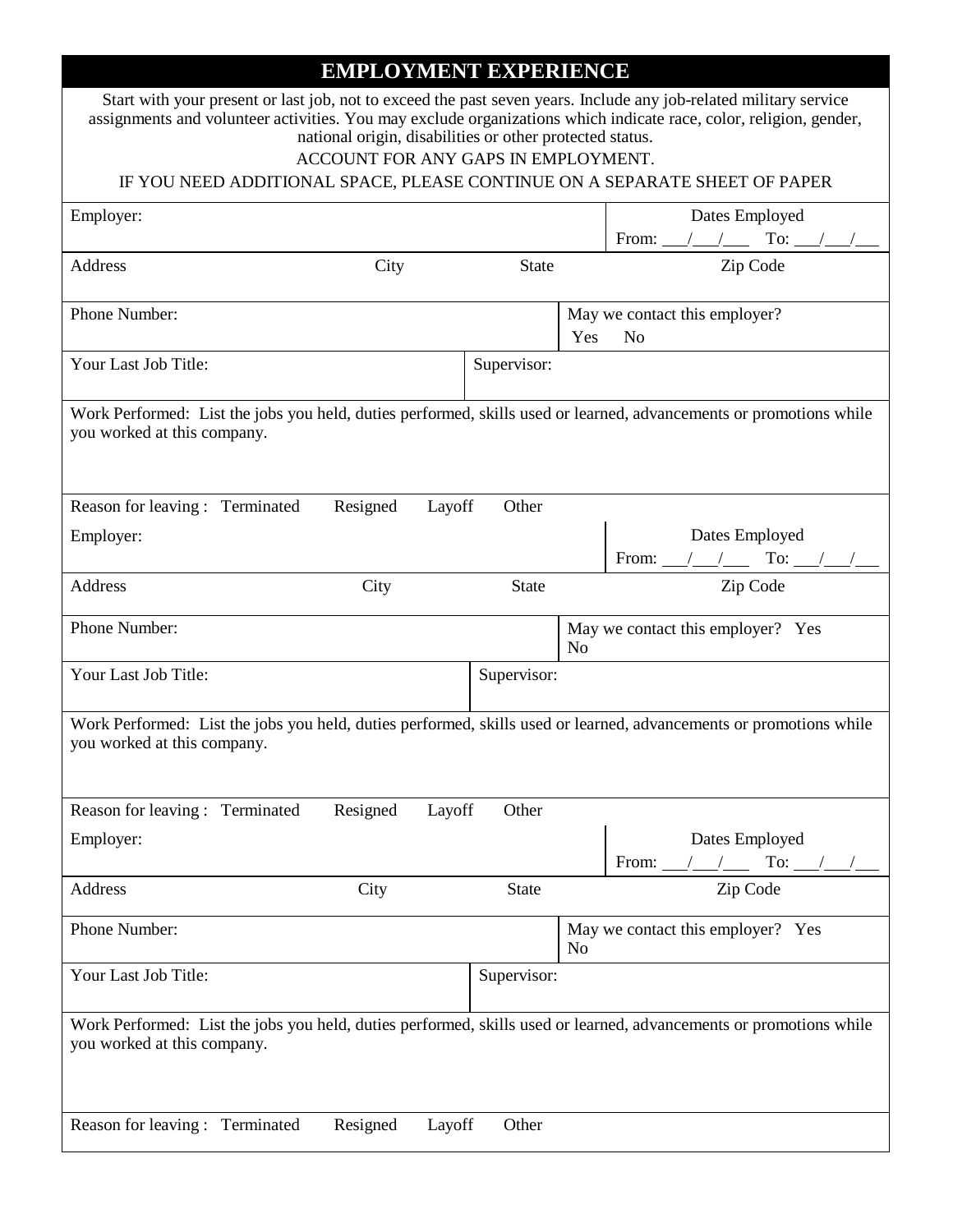| <b>EDUCATION</b>                                                                                                                               |            |                                   |                      |  |
|------------------------------------------------------------------------------------------------------------------------------------------------|------------|-----------------------------------|----------------------|--|
| Are you attending school now?                                                                                                                  | Yes<br>No  | Course of Study:                  |                      |  |
| <b>High School</b>                                                                                                                             | City/State | Graduate<br>Yes<br>N <sub>o</sub> | Degree/Major         |  |
| College                                                                                                                                        | City/State | Graduate<br>Yes<br>N <sub>0</sub> | Degree/Major         |  |
| Bus. or Trade School                                                                                                                           | City/State | Graduate<br>Yes<br>N <sub>o</sub> | Degree/Major         |  |
| <b>Graduate Studies</b>                                                                                                                        | City/State | Graduate<br>Yes<br>N <sub>o</sub> | Degree/Major         |  |
|                                                                                                                                                |            | ORGANIZATIONS/HOBBIES/INTERESTS   |                      |  |
| List any hobbies, special areas of interest and other volunteer positions                                                                      |            |                                   |                      |  |
|                                                                                                                                                |            |                                   |                      |  |
|                                                                                                                                                |            |                                   |                      |  |
|                                                                                                                                                |            |                                   |                      |  |
|                                                                                                                                                |            | <b>RELATED EXPERIENCE</b>         |                      |  |
| Have you ever volunteered on a fire department before?<br>Yes<br>N <sub>o</sub>                                                                |            |                                   |                      |  |
| Name                                                                                                                                           | City/State | Phone Number                      | <b>Chief Officer</b> |  |
|                                                                                                                                                |            |                                   |                      |  |
|                                                                                                                                                |            |                                   |                      |  |
| Please describe past fire and/or EMS training:                                                                                                 |            |                                   |                      |  |
| List current certifications (FF1, EMT-B, etc.)                                                                                                 |            |                                   |                      |  |
|                                                                                                                                                |            |                                   |                      |  |
|                                                                                                                                                |            | ADDITIONAL INFORMATION            |                      |  |
| How did you learn about the Hyalite rural Fire Department?                                                                                     |            |                                   |                      |  |
| Why do you want to become a member of the Hyalite Rural Fire Department?                                                                       |            |                                   |                      |  |
|                                                                                                                                                |            |                                   |                      |  |
|                                                                                                                                                |            |                                   |                      |  |
| Do you know anyone who has or is currently serving with the Hyalite Rural Fire Department?<br>Yes<br>N <sub>o</sub><br>If yes, name of person: |            |                                   |                      |  |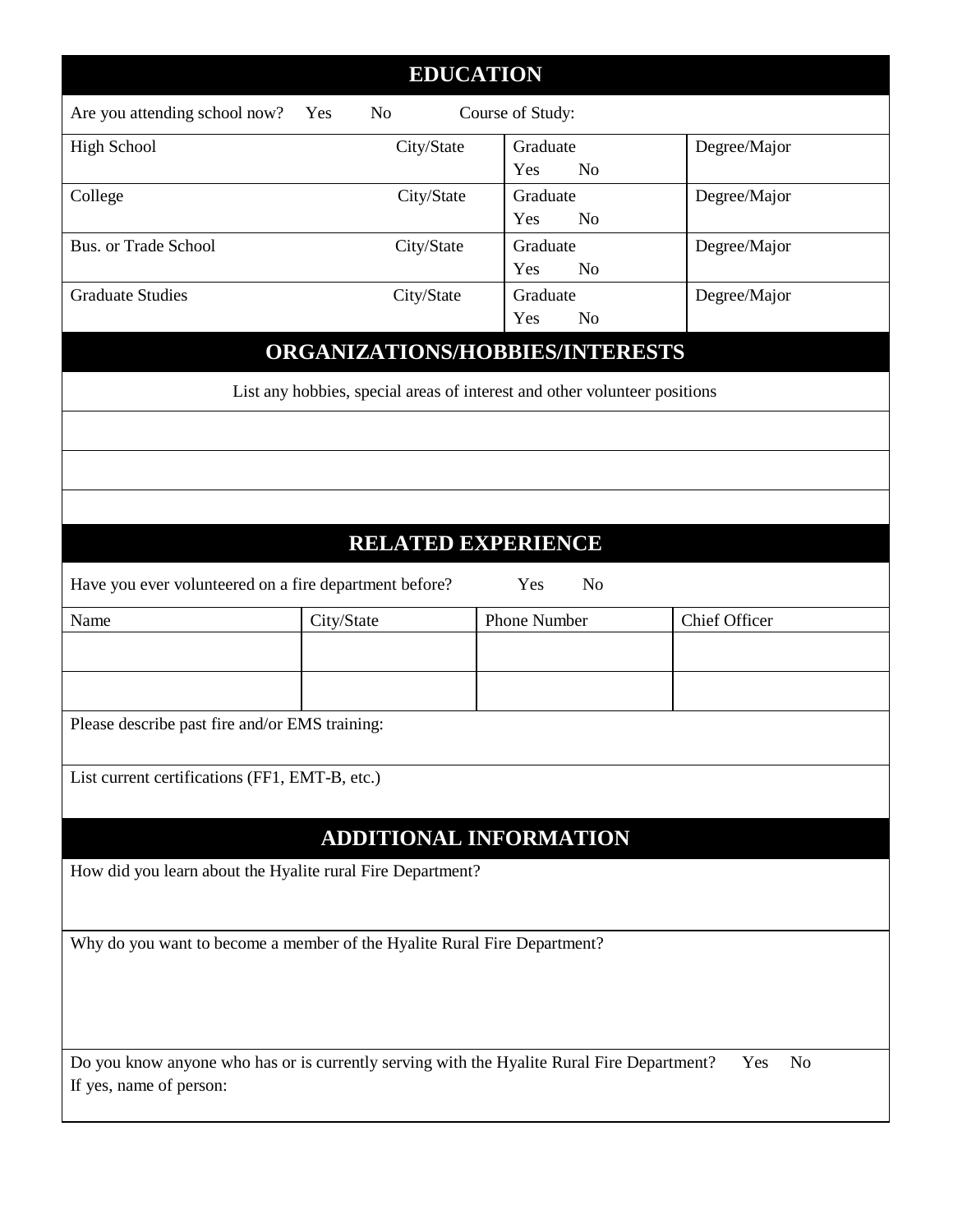| PERSONAL CHARACTER REFERENCES                                                                                                                                                                                                                                                                                                                                                                                                                             |              |          |                                                                                                                |  |
|-----------------------------------------------------------------------------------------------------------------------------------------------------------------------------------------------------------------------------------------------------------------------------------------------------------------------------------------------------------------------------------------------------------------------------------------------------------|--------------|----------|----------------------------------------------------------------------------------------------------------------|--|
| Name                                                                                                                                                                                                                                                                                                                                                                                                                                                      |              |          | Phone #                                                                                                        |  |
| City                                                                                                                                                                                                                                                                                                                                                                                                                                                      | <b>State</b> | Zip Code | Occupation:                                                                                                    |  |
|                                                                                                                                                                                                                                                                                                                                                                                                                                                           |              |          | Relationship:                                                                                                  |  |
| Name                                                                                                                                                                                                                                                                                                                                                                                                                                                      |              |          | Phone #                                                                                                        |  |
| City                                                                                                                                                                                                                                                                                                                                                                                                                                                      | <b>State</b> | Zip Code | Occupation:                                                                                                    |  |
|                                                                                                                                                                                                                                                                                                                                                                                                                                                           |              |          | Relationship:                                                                                                  |  |
| Name                                                                                                                                                                                                                                                                                                                                                                                                                                                      |              |          | Phone #                                                                                                        |  |
| City                                                                                                                                                                                                                                                                                                                                                                                                                                                      | <b>State</b> | Zip Code | Occupation:                                                                                                    |  |
|                                                                                                                                                                                                                                                                                                                                                                                                                                                           |              |          | Relationship:                                                                                                  |  |
|                                                                                                                                                                                                                                                                                                                                                                                                                                                           |              |          | <b>MILITARY SERVICE RECORD</b>                                                                                 |  |
| Rank and Status current or at time of discharge _________________________________<br>List any special training obtained:                                                                                                                                                                                                                                                                                                                                  |              |          |                                                                                                                |  |
|                                                                                                                                                                                                                                                                                                                                                                                                                                                           |              |          | <b>HEALTH</b>                                                                                                  |  |
| Have you reviewed the position description for which you are applying?<br>Yes<br>N <sub>o</sub><br>Do you have any conditions (physical or mental) that may affect your performance as volunteer in any way?<br>Yes No If yes, please describe:                                                                                                                                                                                                           |              |          |                                                                                                                |  |
| Are you capable of performing in a reasonable manner the essential functions of the position, with or without a<br>reasonable accommodation?<br>Yes<br>N <sub>0</sub>                                                                                                                                                                                                                                                                                     |              |          |                                                                                                                |  |
|                                                                                                                                                                                                                                                                                                                                                                                                                                                           |              |          | <b>APPLICANT'S STATEMENT - ACKNOWLEDGEMENT - AGREEMENT</b>                                                     |  |
| I certify that all the information on this application is accurate and complete to the best of my knowledge and<br>understand that misleading, false, incomplete, misrepresented statements will constitute sufficient cause for denying<br>volunteer membership.                                                                                                                                                                                         |              |          |                                                                                                                |  |
| I understand that neither the acceptance of this application nor the subsequent entry into any type of relationship<br>with the Hyalite Rural Fire District creates an actual or implied contract of employment. I understand that if I accept<br>a position it will be on a volunteer basis. This means that the Hyalite Rural Fire Departments or I have the right to<br>terminate the relationship at any time, for any reason, with or without cause. |              |          |                                                                                                                |  |
|                                                                                                                                                                                                                                                                                                                                                                                                                                                           |              |          | I authorize the Fire Department to investigate information concerning my education, employment experiences and |  |